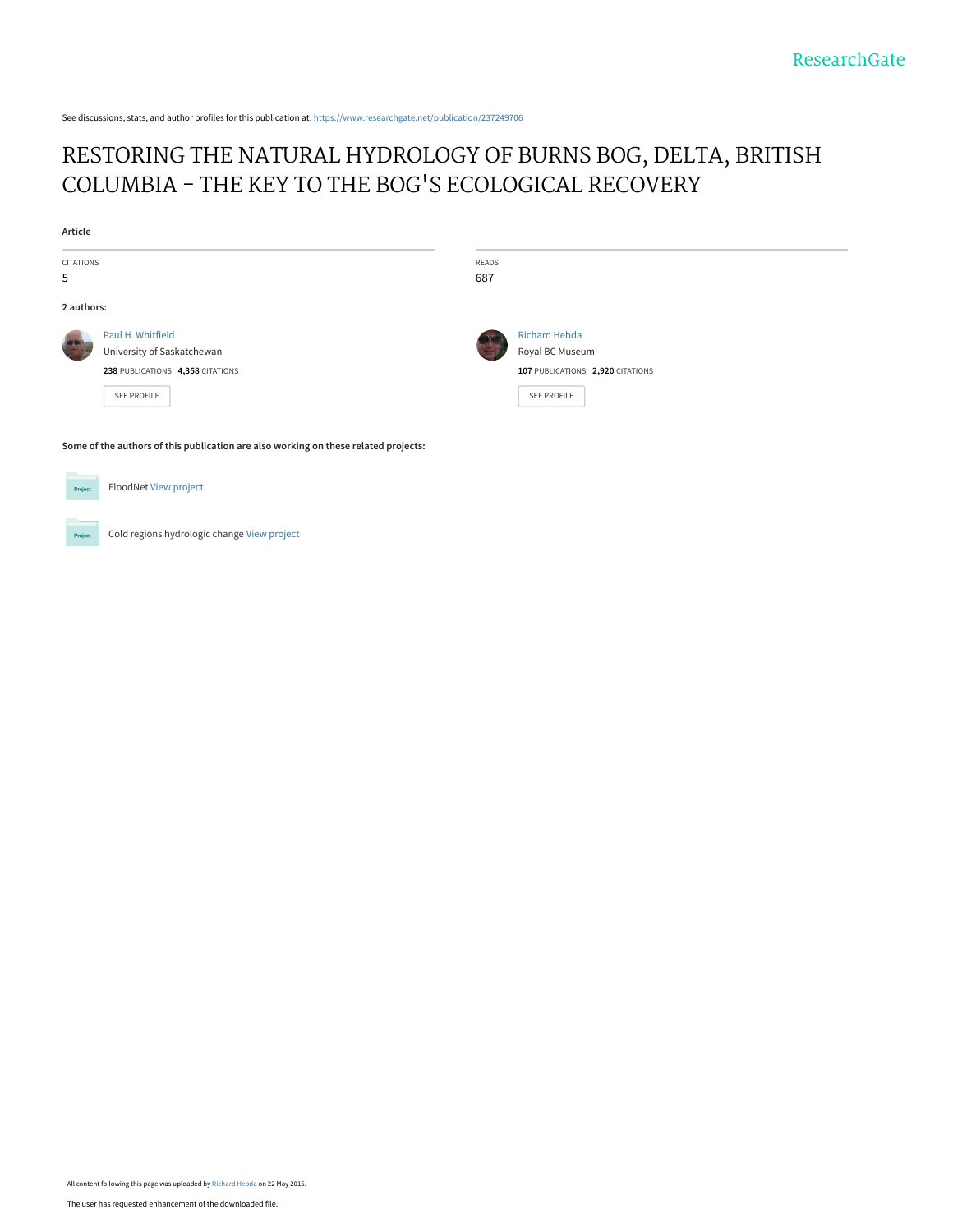# **RESTORING THE NATURAL HYDROLOGY OF BURNS BOG, DELTA, BRITISH COLUMBIA – THE KEY TO THE BOG'S ECOLOGICAL RECOVERY**

**Paul. H. Whitfield Meteorological Service of Canada, Vancouver, B.C., V6C 3S5** 

**Richard J. Hebda Royal British Columbia Museum, Victoria, B.C., V8W 9W Department of Biology and Schools of Earth and Ocean Sciences and Environmental Studies, University of Victoria, Victoria, B.C. V8W 2Y2** 

> **John K. Jeglum #406 – 225 Belleville St. Victoria, B.C., V8V 4T9**

#### **Sarah Howie Corporation of Delta, Delta, B.C., V4K 3E2**

## **ABSTRACT**

Burns Bog is a globally unique raised ombrotrophic bog with radial drainage. Years of peat extraction and peripheral and internal draining, have greatly impacted natural hydrology and threatened the ecological integrity of the bog ecosystem. Acquired in 2004 through collaboration among governments the bog is now the focus of a major restoration effort, of which hydrology is a central piece. Two strategies that promote the recovery of the natural bog are the re-creation of natural hydrology, and the characterization and eventual reestablishment of the lagg zone. The restoration of bog hydrology involves retaining rainfall by reducing water losses out of the bog. The lagg is the essential peripheral drainage system of raised bogs. Key elements involve understanding the lagg's hydrology especially water table and flux, hydrochemistry and their relationship to ecosystem composition and structure.

In: Chantler, A. [edt.] Water under Pressure. Proceedings of the CWRA Conference Vancouver October 2006. pp 58-70.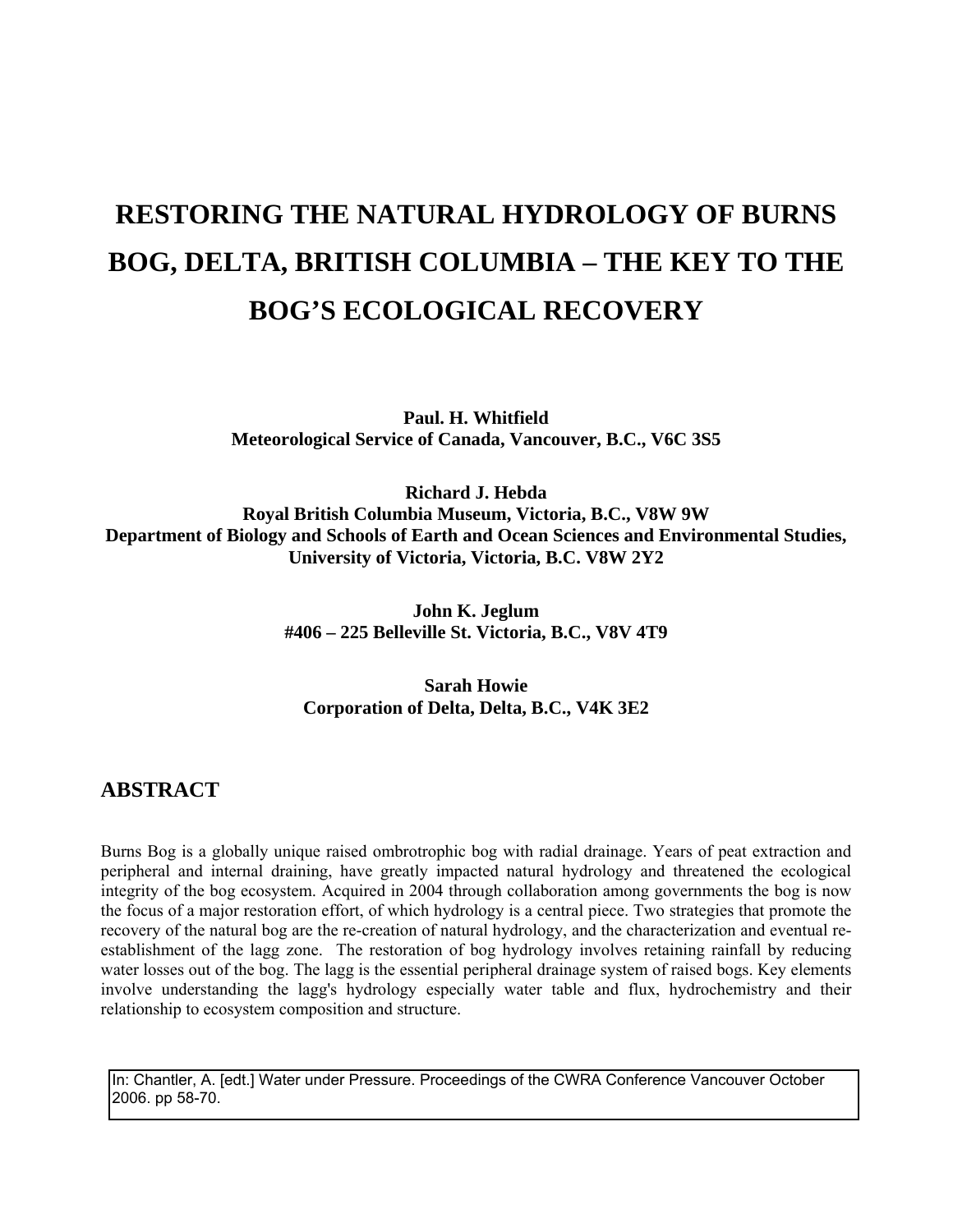# **Introduction**

Burns Bog is a raised bog ecosystem covering approximately 3,000 ha of the Fraser River Delta between the south arm of the Fraser River and Boundary Bay, British Columbia (Hebda et al. 2000) (Figure 1). In March 2004, over 2000 hectares of Burns Bog was purchased, through a partnership of four levels of government (Federal, Provincial, Regional and Municipal) to conserve its globally unique ecosystem. The bog area and ecosystem complex have been respectively reduced and degraded in the last century by agriculture, peat extraction and urban/industrial growth (Hebda et al. 2000). Delta Municipality, the Greater Vancouver Regional District and their partners have undertaken concerted efforts to maintain Burns Bog in perpetuity as a raised bog ecosystem.

Burns Bog is strictly ombrotrophic, thus all the water and ionic inputs derive solely from direct precipitation. The bog is unique on the basis of its chemistry (influenced by salt water through aerosol deposition), location on a large delta, flora, and large size. The Bog exhibits the typical characteristics of a raised bog ecosystem, including a peat mound raised above the marginal wetland surfaces, an internal water mound raised above the regional water table, acidic nutrient-poor water derived directly from precipitation, a two-layered peat deposit (acrotelm and catotelm), and widespread peatland communities dominated by *Sphagnum* and members of the Heather family (Ericaceae) (Hebda and Biggs 1981).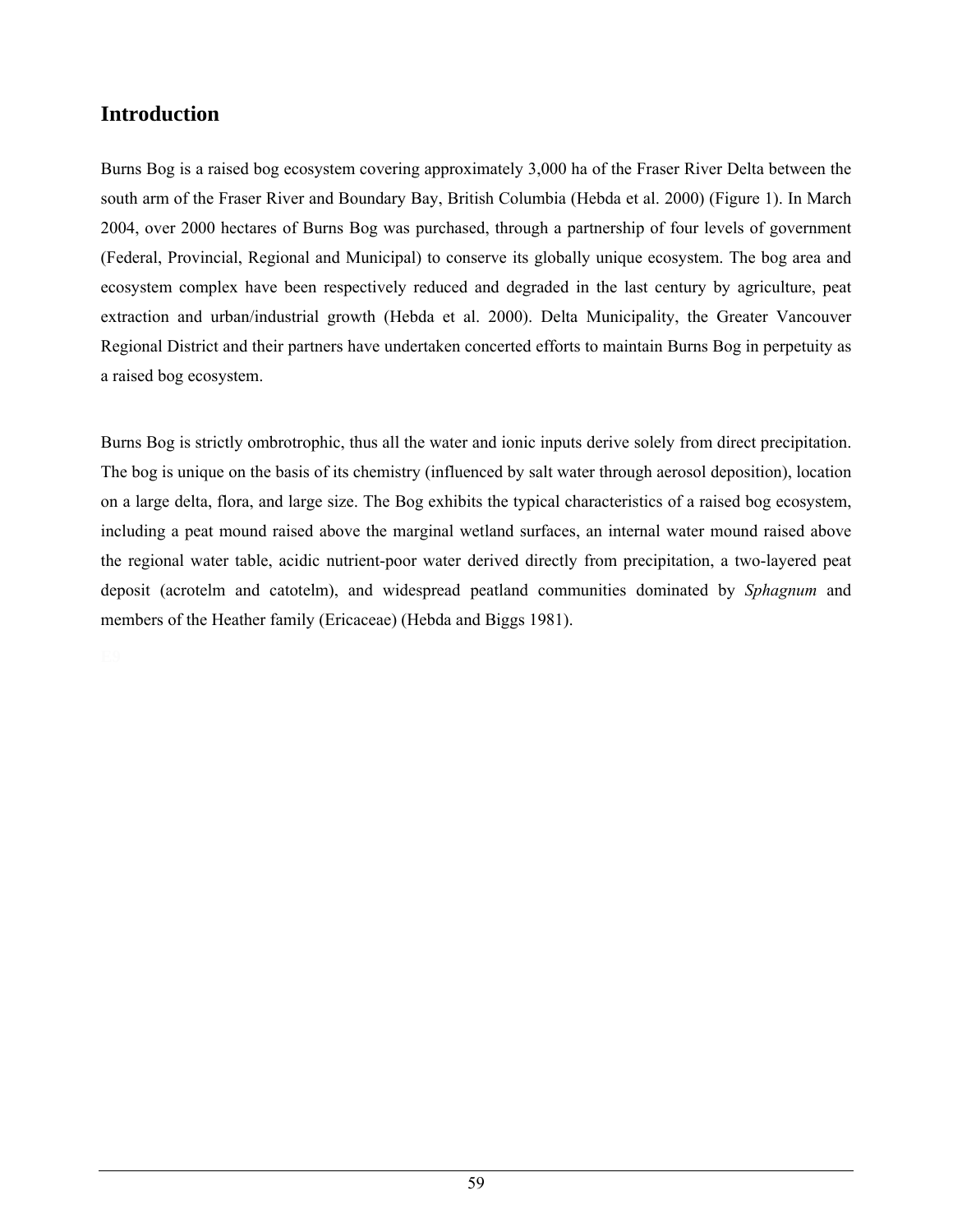

**Figure 1. Burns Bog 2006. Blue lines and arrows indicate existing ditches and drainage directions. Red dots mark existing water level monitoring locations, and transects of sites are indicated by ovals. Note the transect labeled "E", considered in detail in the text.** 

Burns Bog today is largely isolated from other natural areas by agricultural, residential and industrial development (Figure 1). Of the original bog area, 40% has been alienated by development. Human activities, especially peat mining, have disturbed the hydrology and ecosystems of more than half of the remaining bog area and these disturbances continue to affect the Bog today. Despite these disturbances, Burns Bog retains important ecological processes and continues to support distinctive bog communities. However, destruction of vegetation and the upper porous acrotelm layer over much of the surface, combined with the alteration of the hydrological regime and soil have impeded the peat-formation process. Without restoration of hydrology and plant communities the ecological integrity of the bog is at high risk (Hebda et al. 2000).

The Bog's hydrology is shaped by the water mound, fluctuating water levels in the acrotelm zone (top ca. 50 cm) shown schematically in Figure 2. The Bog's ecological viability is directly dependent on the extent and integrity of the water mound and the peat that encloses it. The upper porous acrotelm layer is vital to the persistence of the water mound and peat-forming communities dominated by *Sphagnum* mosses. Past activities have introduced an extensive system of ditches that greatly augment drainage, and currently only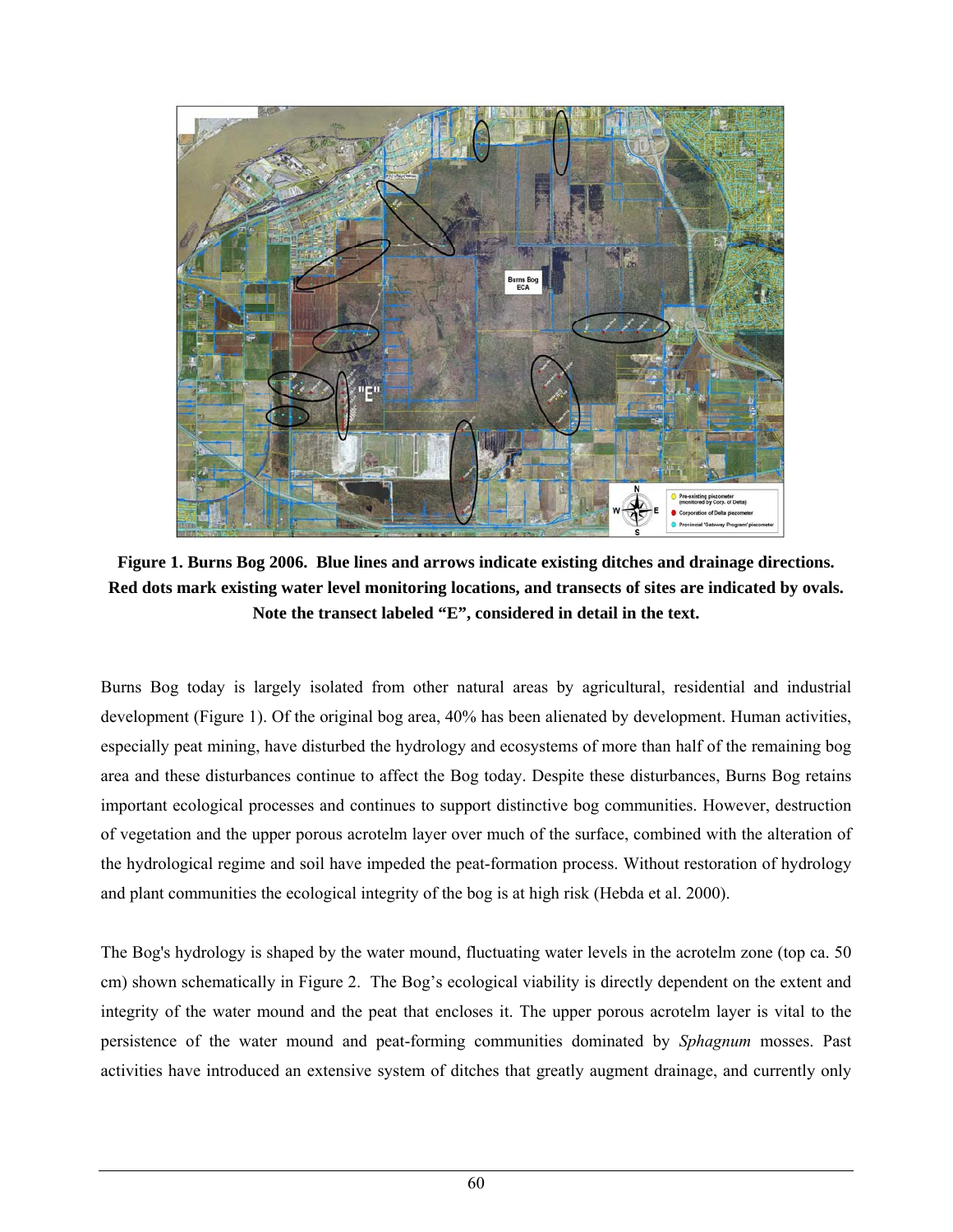29% of the Bog's original acrotelm and its dynamic water storage zone remains intact. Several of the ditches penetrate to the centre of the bog and rob the water mound extensively not just at the edges.



**Figure 2. Morphology and hydrological relationships within an ombrotrophic bog. The thickness of the acrotelm is exaggerated in this view. Arrows indicate water fluxes: P, precipitation; N, surface water supply; U, lateral seepage in peat; E, evapotranspiration; F, surface water efflux; and G, exchange with deep groundwater (leakage) modified from Bragg (2002). The dashed area indicates the regional water table, and the dotted area the raised mound.** 

Calculation of the Bog's water balance suggests a surplus of about 200 mm of precipitation over evapotranspiration for an average year, and monthly water balance analysis for an average year shows that there is a moisture deficit from April to September (Hebda et al. 2000). The relatively low late summer water table, in the range of 27-39 cm below the lawn microtopographic surface, may explain why Burns Bog is near the climatic limits for raised bogs on the west coast of North America. The Bog's groundwater mound is sustained by: [a] a nearly impermeable base of clayey silt; [b] low hydraulic conductivity of the catotelm peat, i.e. impeded drainage restricting outflow of water; and [c] very low topographic gradient. Thus water falling on this raised mire can only flow laterally through the acrotelm by seepage which results in a water table highest (nearest to the surface) at the mire centre and an increased depth only towards margins.

Van Seters and Price (2001) indicated that without intervention, bogs previously affected by extraction do not recover over the long-term [> 25 years]. They suggest that blocking existing ditches may restore the basic hydrology and the water balance to the point that evapotranspiration is the greatest single output, but that the effectiveness of these measures varies according to the specific circumstances of the site. The Burns Bog Ecosystem Review (Hebda et al. 2000) suggested that increasing water levels within Burns Bog would be beneficial for the ecosystem leading to the recovery of peat-forming processes. They recommended maintaining higher water levels in and around Burns Bog providing that privately owned lands would not be flooded.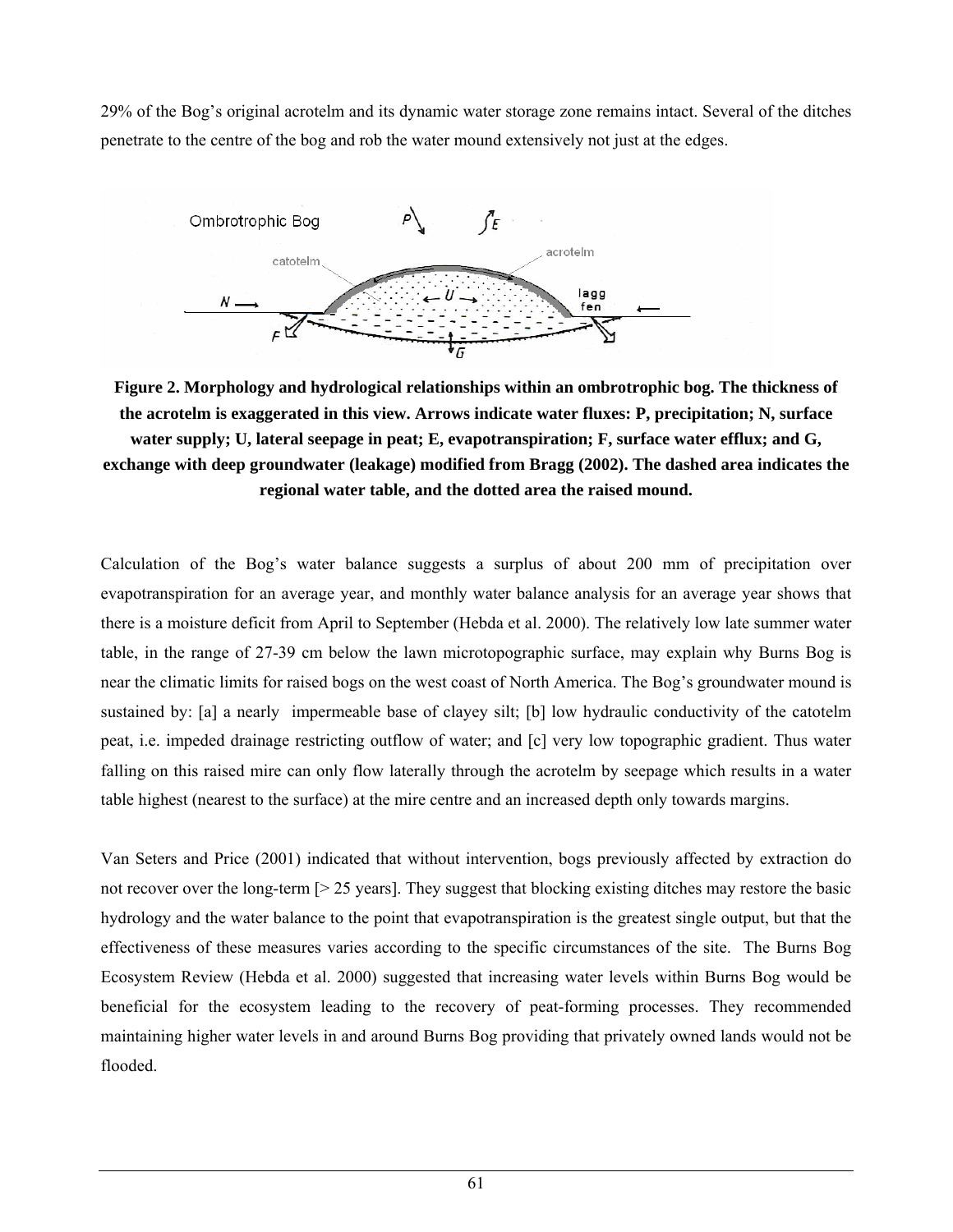Maintaining and restoring the ecological integrity of Burns Bog's unique system depends upon successfully addressing the current and future hydrological impacts within and surrounding the bog. Three key hydrological problems have to be addressed; [1] excessive drainage, [2] loss of the natural lagg; and [3] conversion of peatland vegetation to coniferous forest with attendant increased interception and transpiration. In addition, the potential impacts of climate change need to be considered if this bog situated at the climatic limit for raised bogs is to be resilient to the changes that might occur in this century. In particular, it is necessary to consider the interrelationships of a slowly warming and drying climate with tree invasions into the centre of the bog, and with an increasing frequency of fires.

## **Excessive Drainage**

Van Seters and Price (2001) demonstrated that harvested sites rarely return to functional ecosystems after abandonment because drainage and peat extraction lower the water table and expose relatively decomposed peat is hydrologically unsuitable for *Sphagnum* moss reestablishment. Establishment of *Sphagnum* is primarily related to maintaining a specific moisture regime that is acceptable to *Sphagnum* spore germination and early growth; pH and nutrients are also important factors for *Sphagnum* establishment (Rydin and Jeglum, 2006).Some natural regeneration of *Sphagnum* has occurred in isolated pockets on traditionally harvested (block-cut) sites for reasons that are poorly understood, but probably are related to maintenance of sufficient moisture during the summer drought. Augmented regeneration can be facilitated through *Sphagnum* "seeding" (Rochefort and Campeau 1997). Without suitable management (e.g. blocking ditches), affected areas are not expected to improve for a very long time.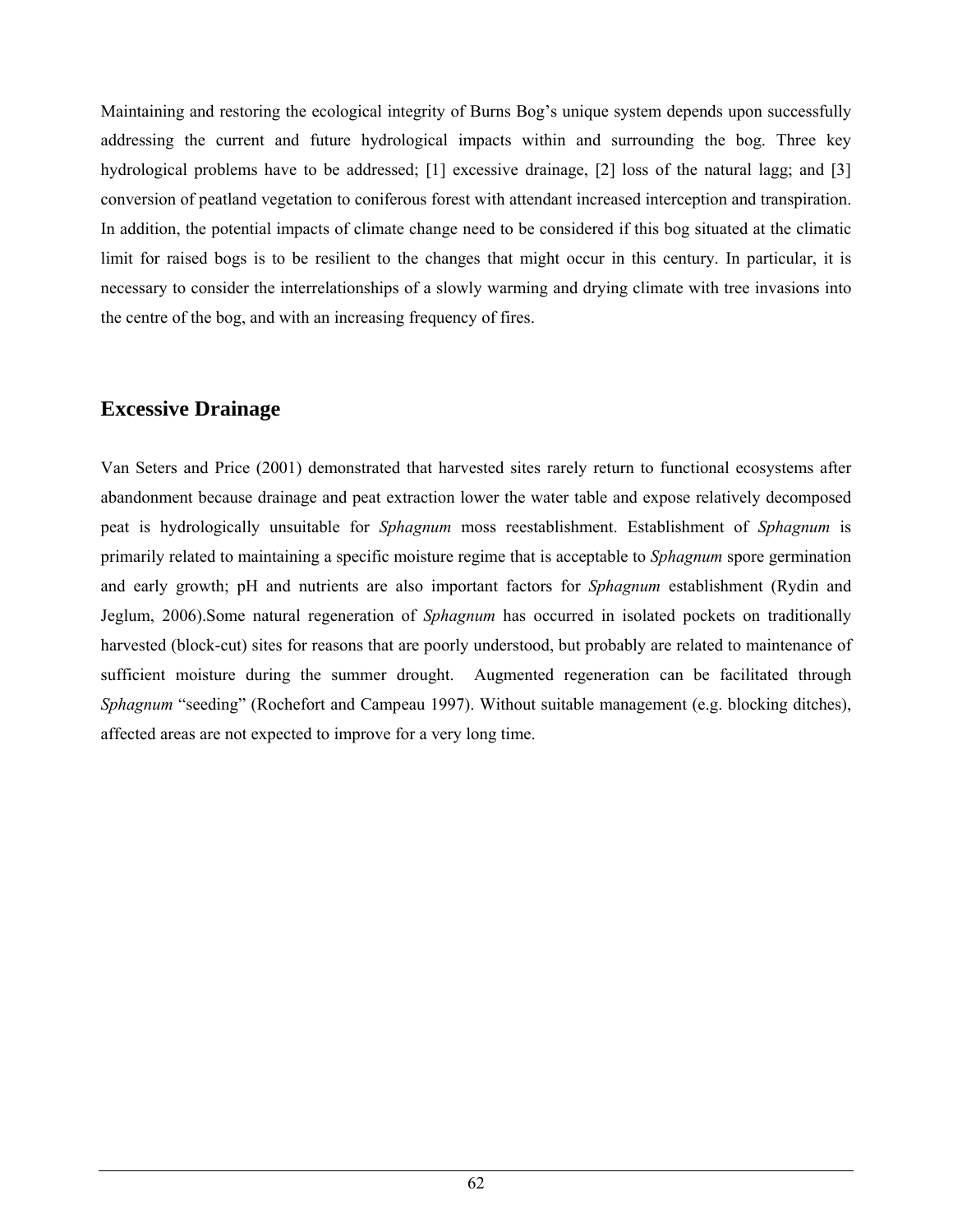

**Figure 3 Seasonal and spatial variations in water levels along transect "E" of Burns Bog. The stations are ordered in relation to an axis along the radial flow pattern of the bog with Delta 05-08 being the innermost, and Delta 05-01 being near the bog margin within a few 10s of metres of a major peripheral drainage ditch system.** 

Stopping the uncontrolled drainage of the existing ditches is the first priority. A first level of ditch blocking has been started in the southeast corner of Burns Bog and water level and *Sphagnum* monitoring are being undertaken along transects to determine what water levels generate the "best" *Sphagnum* responses. Transect "E" shown in Figure 1 is located in one of the least altered areas of the bog and Figure 3 shows some results for measurements of water level in piezometers along the transect labeled "E" in Figure 1. The seasonal and spatial variation in water level along this transect are clearly shown. All stations in the transect show increases in water level during the winter rainy season. The seasonal variation is much greater at the outside margin of the bog [approximately a one metre change at Delta 05-01] than towards the interior of the bog [less than 0.5 m change at Delta 05-08]. Ecological response monitoring is being conducted to determine the growth responses of *Sphagnum* along the transect, and to assess the growth responses of *Sphagnum* and of lodgepole pines *(Pinus contorta*) in response to water table increases.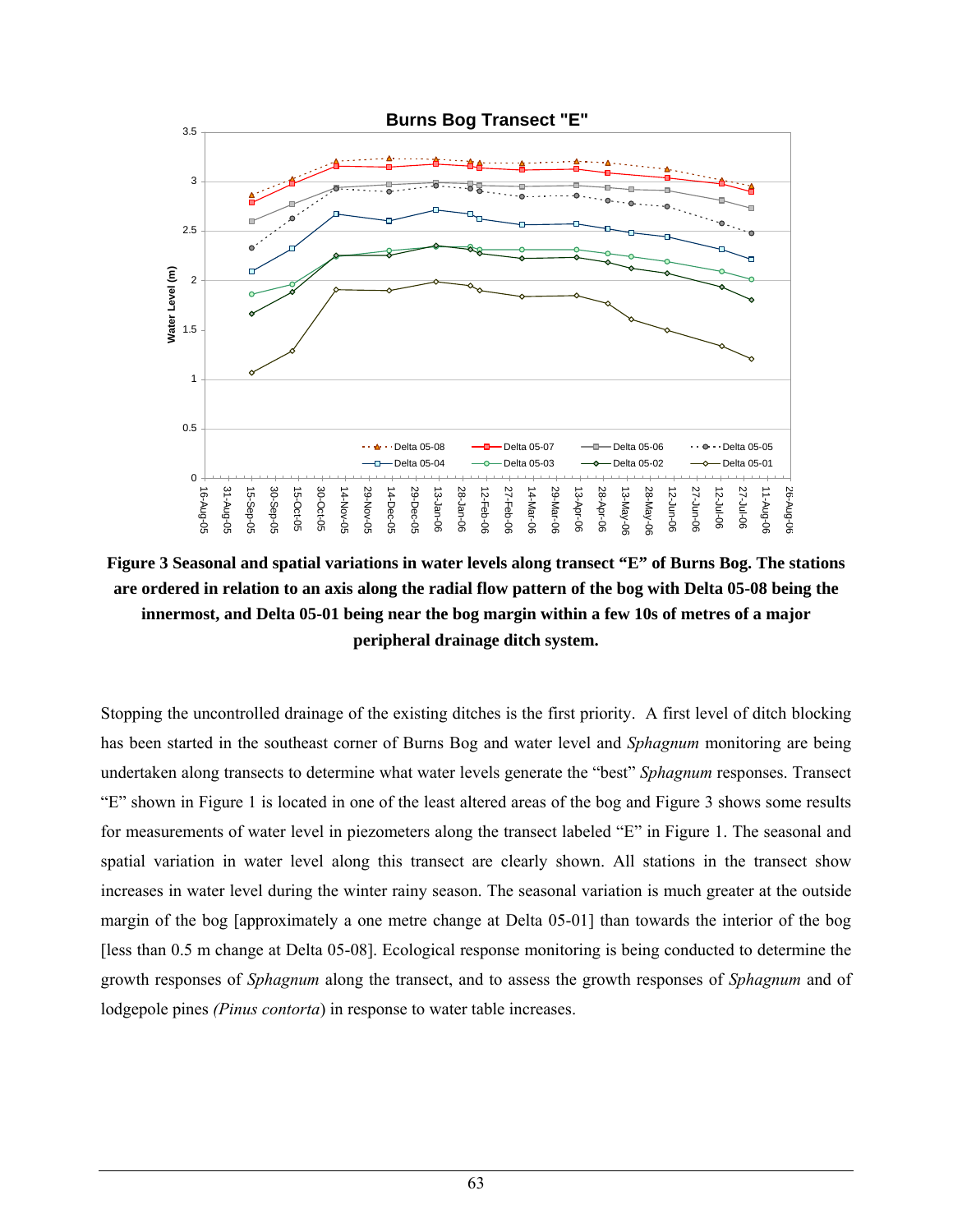Long-term extensive monitoring is being conducted to determine the rate of recovery of the domed shape of the bog using a series of transects of subsurface water-level measuring devices from the edge to height of the dome. Water-level monitoring over the bog introduces particular challenges as standard procedures using fixed reference points must be adapted to relative references to accommodate the seasonal variation in height of the bog surface, changes in bog structure such as "mire breathing" or swelling of the bog with winter recharge, and to be able to detect the impact of hydrologic restoration on the structure of the bog surface and water mound. Several staff gauges and piezometers have been secured in subsurface mineral layer and surveyed to their absolute elevation. Others have been positioned in open ponds within the study area these permit measurement of absolute water table. The approach taken is to stratify observations with a focus on specific transects in bog watersheds areas to produce both a whole-bog data set while allowing detailed focus on selected watersheds to determine local ecological responses.



**Figure 4. Median displacement (squares with solid line) of bog surface in meters, for 10 piezometers (open diamonds) as measured relative to the top of anchored piezometers. The average maximum displacement was 0.116 m. Maximum displacement values for individual piezometers ranged from 0.08 to .160 m.**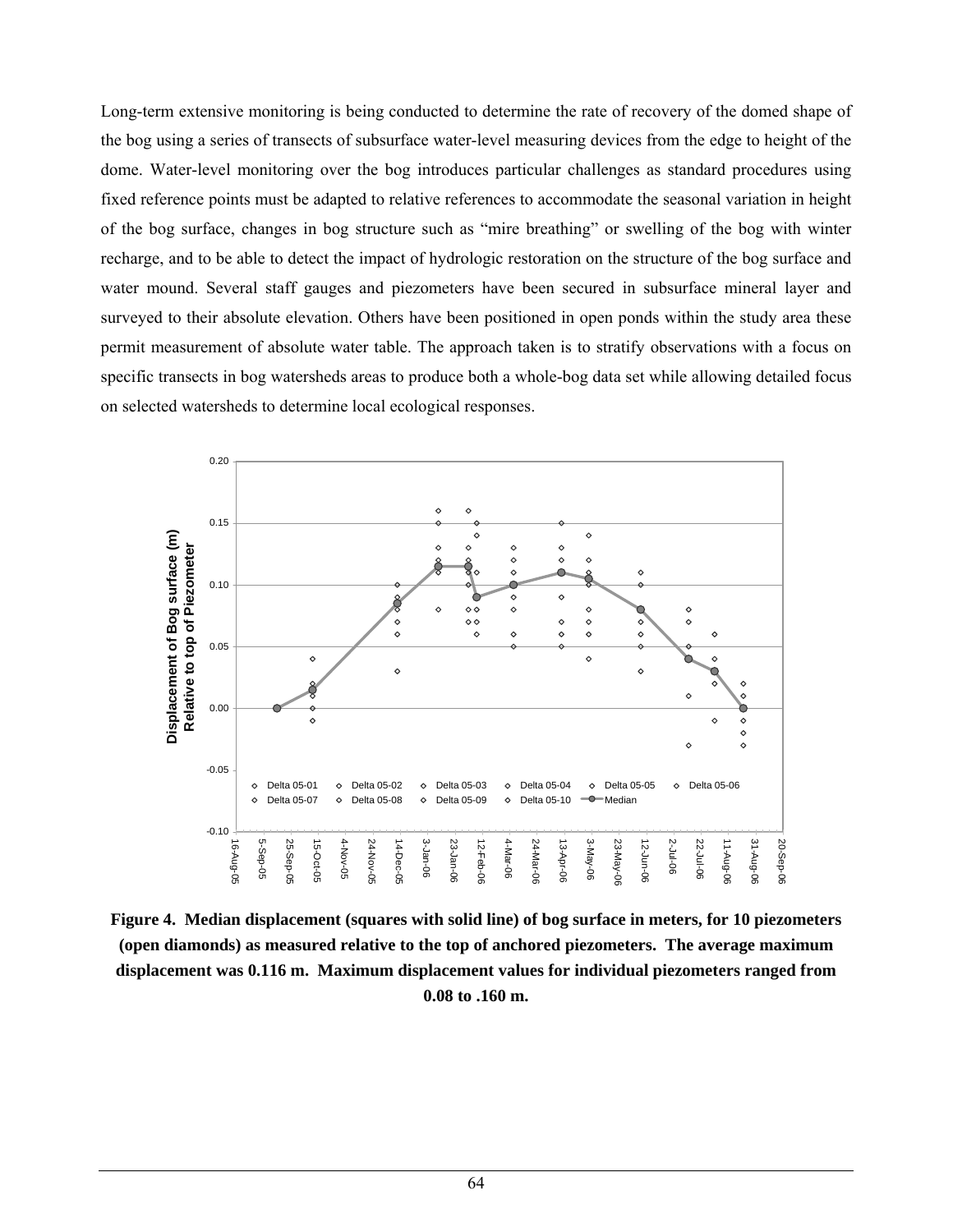Figure 4 illustrates the phenomenon of 'mire breathing', expansion and contraction of the peat in response to changes in water storage caused by varying inputs from precipitation (Hebda et al., 2000). Measurements were taken September 2005 through August 2006. Displacement was determined by calculating the change in piezometer pipe 'stick-up' (=height above the ground surface), using September 2005 ground elevation as a base datum. The ground elevation in August 2006 dropped below that of September 2005 at some piezometer locations, explaining why the last column on the chart has negative values. The piezometers are anchored into the Bog's underlying silt layer; consequently the 'top of piezometer' elevation is fixed with respect geodetic datum. Mire breathing constitutes approximately 30% of the winter water storage in Burns Bog. The rapid rise of the surface following fall rains is notable in comparison the more gradual decline. The bog clearly retains large volumes of water in May and June well after the rainy season and even into the moisture deficit season in July.

## **Loss of Natural Lagg**

Natural bogs are generally surrounded by a "lagg". This lagg exists in the boundary between the bog and the surrounding area and represents a transition between the ombrotrophic bog and the minerotrophic areas adjacent. Hydrologically and hydrochemically it posses attributes of both bog and adjacent lands but its hydrology is strongly influenced by the bog (especially in Burns Bog which is essentially on flat terrain).Thus a functioning lagg exhibits drastic changes over short lateral distances of hydrological, hydrochemical and ecological characteristics as mineral poor bog water mixes with mineral rich water from outside the bog. In Burns Bog, the existing lagg has been severely impacted and only in a few places does it exhibit the original natural form (Hebda et al. 2000).

For Burns Bog the restoration challenge is that of developing an effective plan that restores the water gradient; the chemistry gradient and the appropriate vegetation gradients that reflect natural transitions from bog to minerotrophic lagg communities for the biogeoclimatic region in which Burns Bog occurs. The challenge of re-creating the lagg is itself daunting, yet it must be met simultaneously with dealing with the bog-neighbour interface, particularly related to flooding. As we carefully block off the ditches and drains we must be prepared to work with adjacent landowners to ensure that actions to restore the bog hydrology do not interfere with the use of neighbouring lands or the ability to use road allowances. At present most existing flooding complaints are associated with beaver dams built on historic drainage ditches. The dams are extremely effective in not only raising the water level in the ditch but in raising it to the same elevation in the adjacent peat mass.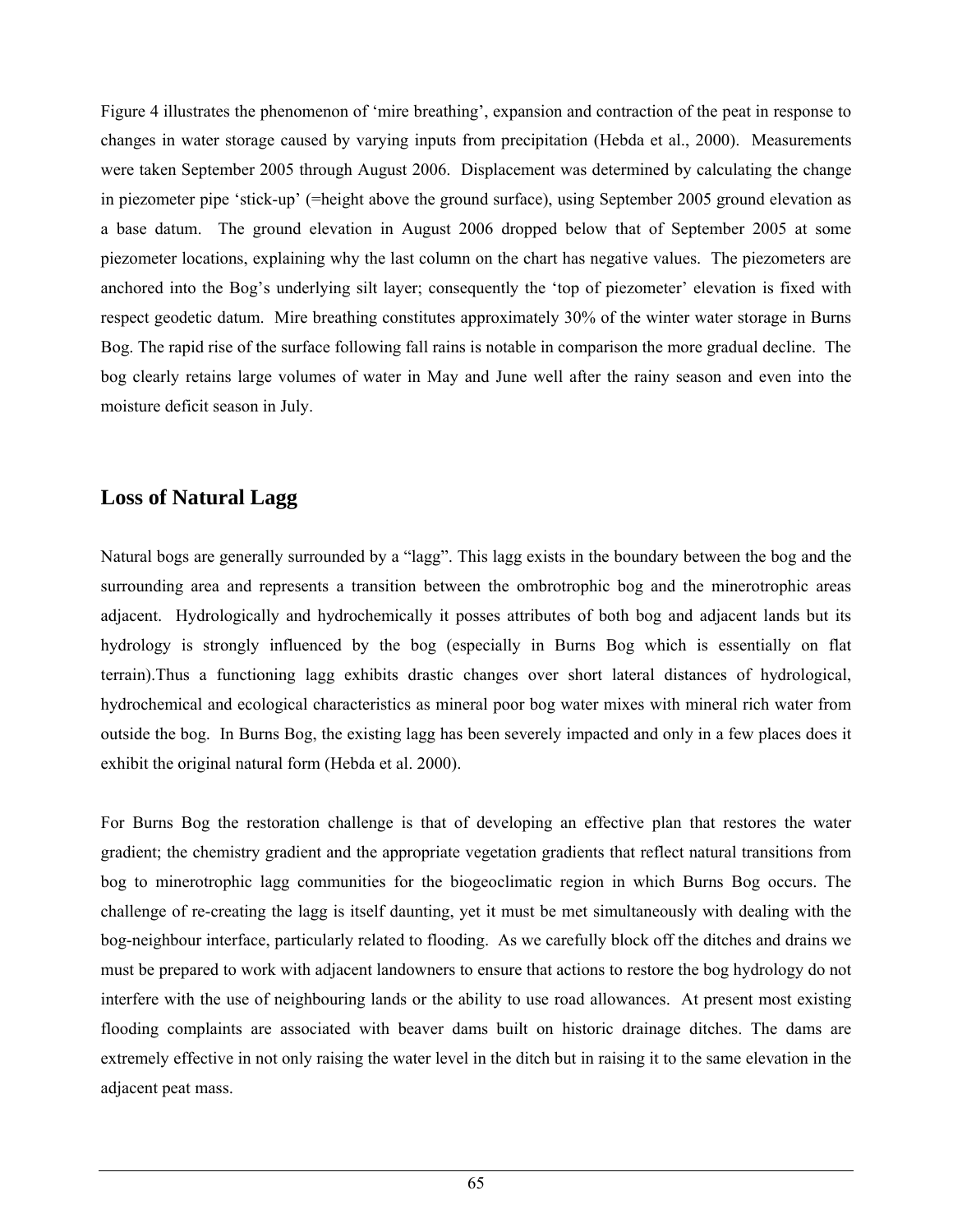

**Figure 5. Conceptual structure of the pre-disturbance lagg in different portions of the Burns Bog perimeter; [a] Along the eastern boundary, the lagg was the transition between contributions from a mineral upland and those of the bog's peat upland; [b] Along the northern and western boundaries the** 

**lagg was the transition from the bog across the natural levee to the Fraser River and subject to periodic flooding and tidal fluctuations in the river ; [c and d] along the southern extent of the bog the width of the transition from the bog may have been 100s of metres in a zone of low ancient beaches [c] or flat deltaic terrain [d] dominated by natural discharge from the bog margin across a flat.. Modified from Damman (1986).**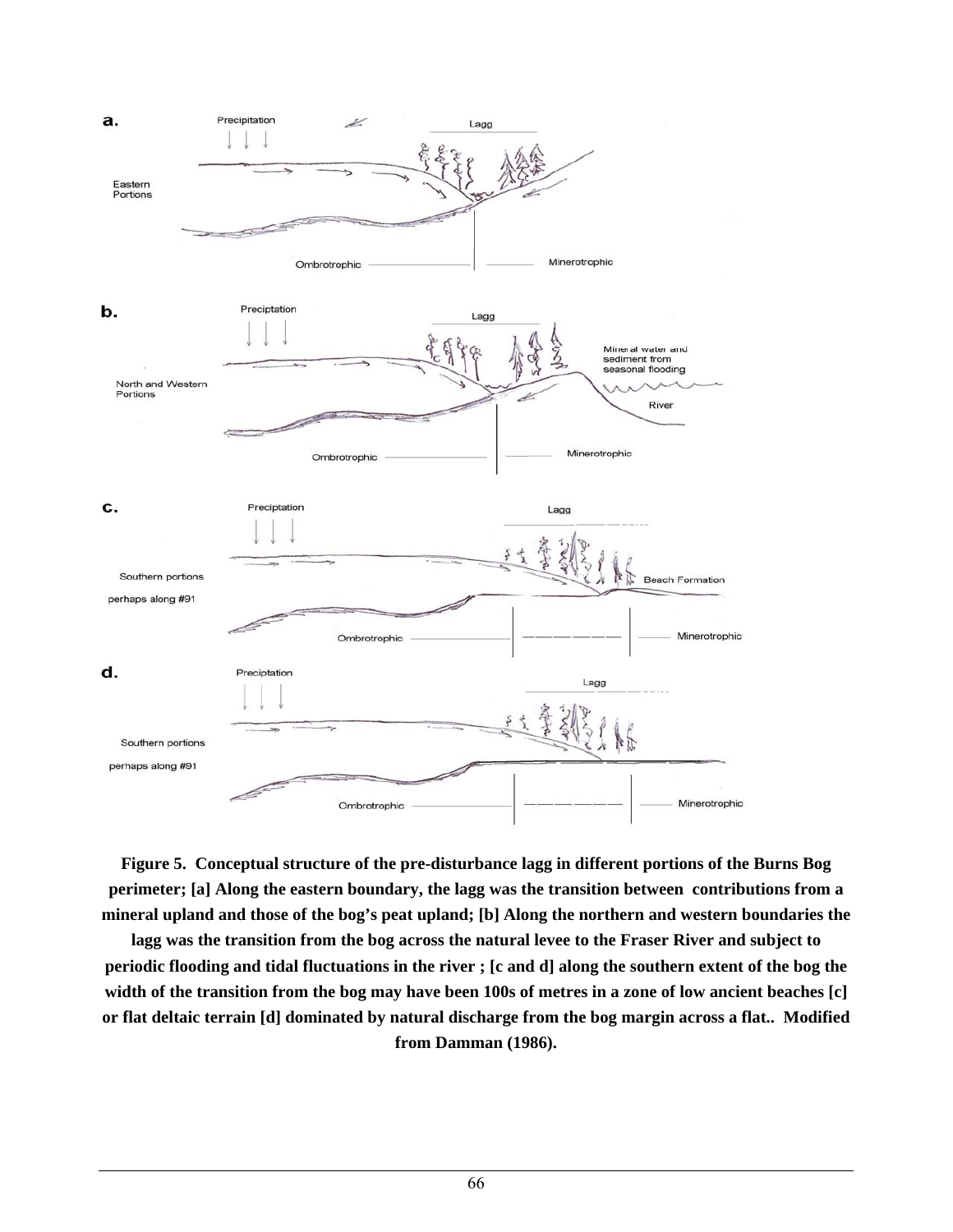The lagg that originally surrounding Burns Bog is expected to have been diverse and complicated in structure (Hebda et al. 2000). At the eastern boundary, the lagg would have been structured as in many upland bogs, being the transition between the contributions from a mineral upland and those of the peat upland of the bog (Figure 5a). Along the northern and western boundaries the lagg was a transition from the bog to wet minerotrophic lagg and up onto the natural levee of the Fraser River (Figure 5b). Across the southern side of the bog the transition from the bog may have been significantly different as land forms such as ancient beaches may have contributed to lagg positioning (Figure 5c), or simply dominated by the natural seepage from the bog across a flat delta surface expanse (Figure 5d).

The process of restoring the lagg involves the re-creation of a relatively natural transition between bog and the minerotrophic surrounding area. The transition zone must function hydrologically creating a mixing zone for bog and non-bog water; allowing the chemical interactions of these two types of water to take place, and to allow the transition plant communities to become established. In particular it must buffer the nutrient poor acid water of the bog from cation-rich adjacent mineral lands. Without question the lagg restoration process will take a long time because the results must be suitable hydrologically, hydrochemically and ecologically. For example along portions of the bog margin the potential lagg zone is constrained sharply by human modifications (such as fill) and the original characteristics of a relatively gentle gradient are not feasible. Considerable experience will be needed to assess what lagg currently exists and to determine its characteristics. The challenge will be how to regenerate such attributes passively (natural succession), actively (restoration), or artificially (engineered structures). At present, it is unknown whether or not the natural attributes of a lagg can be engineered or artificially created, at the edge of the peat mass or elsewhere. Yet development pressures on adjacent lands pretty much guarantee that such artificial lagg will have to be constructed.

#### **Conversion from Bog to Forest**

Trees within the bog have the potential to enhance transpiration and remove water from the bog to the atmosphere. They also have the potential to increase interception compared to non-forest vegetation, a source of major water balance uncertainty in Burns Bog (Hebda et al. 2000). One of the specific impacts of the historical lowering of the water table, particularly along drainage ditches has been significant forest encroachment. Lodgepole pines, which in the undisturbed bog grew scarcely a metre or two high, were released into vigorous growth and new trees sprouted on disturbed peat surfaces. These changes have undoubtedly influenced the water balance.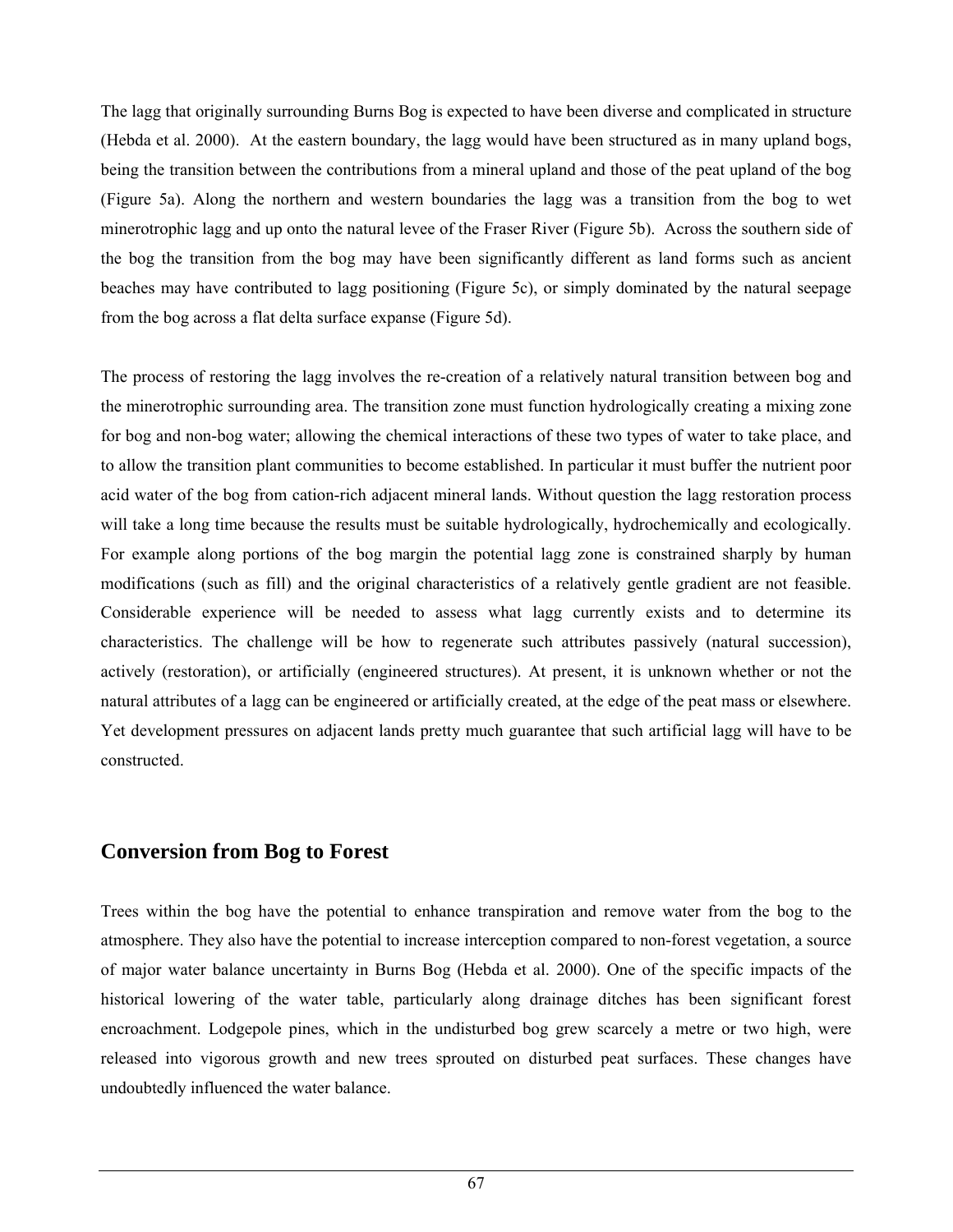One of the questions that is being assessed in the immediate future is whether or not raising the water table will as expected impede further forest encroachment and whether it will be followed by the reappearance of healthy plant community mosaics, with hummock, lawn, carpet, and mud bottom microtopographic phases. It is known that removal of trees can reduce water loss and raise water tables by reducing evapotranspiration and rainfall interception. Carefully planned and implemented thinning of forest on the bog margins could help to raise the water tables faster than ditch damming alone, and could support faster recovery of the natural pattern of *Sphagnum* species and community mosaics. Ecological restoration will be in part measured by the expansion of typical bog plant communities with associated species of vertebrate animals, invertebrates, fungi, and microorganisms. Restoration will also be measured by the control and decrease of fen species and other non-native species which have invaded along mineral-enriched road beds, ditches, and peat diggings.

# **Climate Change Effects**

Climate change is expected to affect the pattern of temperature and precipitation of Burns Bog. Taylor and Langlois (2000) indicate that mean annual temperatures in the lower Fraser Valley will increase by 1°C by 2020 and by 4°C by the year 2100. Precipitation is expected to increase during winter months and decrease in the summer months in projections from both CGCM1 and HADCM2 general circulation models. More recent models [e.g. CGCM3 and HADCM3] continue to yield similar projections. Burns Bog depends upon rainfall for its entire annual supply of water, and it will be sensitive to changes in both timing and amounts of precipitation. The changes expected to occur this century suggest increased winter water supply and warmer drier summers with increased potential evaporation and transpiration. The re-establishment of a vigorous peat-forming processes and maintenance of the water levels in the bog will be crucial to the bog becoming resilient to projected climate changes. Specifically, the more winter precipitation that the bog mass retains the higher the water table will be in the summer dry months. Water storage is directly dependent in the water storage volume and capacity of the acrotelm which must be fully functional. A healthy acrotelm occurs only under an actively-growing Sphagnum complex. Thus restoration and recovery of peat-forming processes that depend upon the natural water mound of the bog must be encouraged to occur as soon as possible. This is the best insurance in the face of climate change.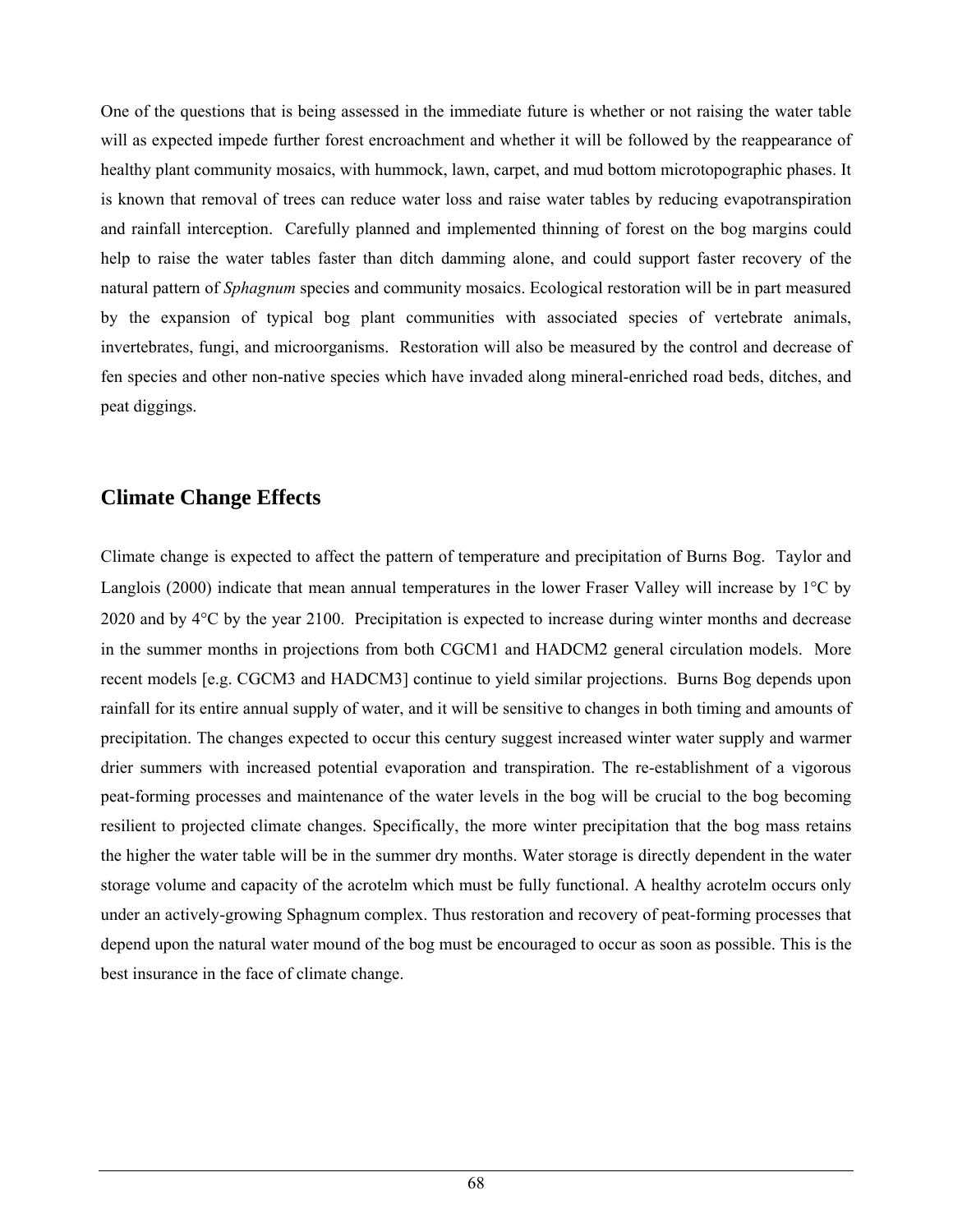#### **Summary**

Burns Bog is an important ecological feature of the lower Fraser Valley and is globally unique. All levels of government are committed to protecting the bog from further degradation and in long term restoration and maintenance of its natural attributes and ecological integrity. To achieve these goals, restoration of the natural hydrological processes is essential. Restoring the natural hydrological function of the entire bog will be complex, and remedial actions will need to be paralleled by hydrological and ecological monitoring, along with continuing appraisals of the efficacy of the actions to ensure that the goals are being achieved. Restoring the natural hydrology of the bog requires elimination of the augmented drainage provided by ditches, restoration of the lagg functions at the bog margins, and reduction in the increased evapotranspiration associated with the extensive encroachment of forest into the bog. The return of the appropriate hydrology will result in the restoration of natural bog plant communities and the desired ecological restoration of the entire bog. Restored ecological and hydrological function is essential if the bog is to be resilient to climate change.

#### **References**

- (1) Bragg, O.M., 2002. Hydrology of peat-forming wetlands in Scotland. Science of the Total Environment 294:111-129.
- (2) Damman, A.W.H., 1986. Hydrology, development, and biogeochemistry of ombrogenous peat bogs with special reference to nutrient relocation in a western Newfoundland bog. Canadian J. Botany 64:384-394.
- (3) Hebda, R.J., and W.G. Biggs. 1981. The vegetation of Burns Bog, Delta, British Columbia. Syesis 14:1-20.
- (4) Hebda, R.J., K. Gustavson, K. Golinski, and A.M. Calder, 2000. Burns Bog Ecosystem Review Synthesis Report for Burns Bog, Fraser River Delta, South-western British Columbia, Canada. Environmental Assessment Office, Victoria, BC.
- (5) Ingram, H.A.P., 1982. Size and shape in raised mire ecosystems: a geophysical model. Nature 297, 300-303.
- (6) Ingram, H.A.P., 1983. Hydrology: In: Gore, A.J.P. (ed.) Ecosystems of the world. 4B. Mires, swamp, bog, fen and moor. Regional studies. Elsevier, Oxford. 67-158.
- (7) Rochefort, L., and S. Campeau, 1997. Rehabilitation work on post-harvested bogs in southeastern Canada. In L. Parkyn, R.E. Stoneman, and H.A.P. Ingram (eds.) Conserving Peatlands. CAB International, New York.